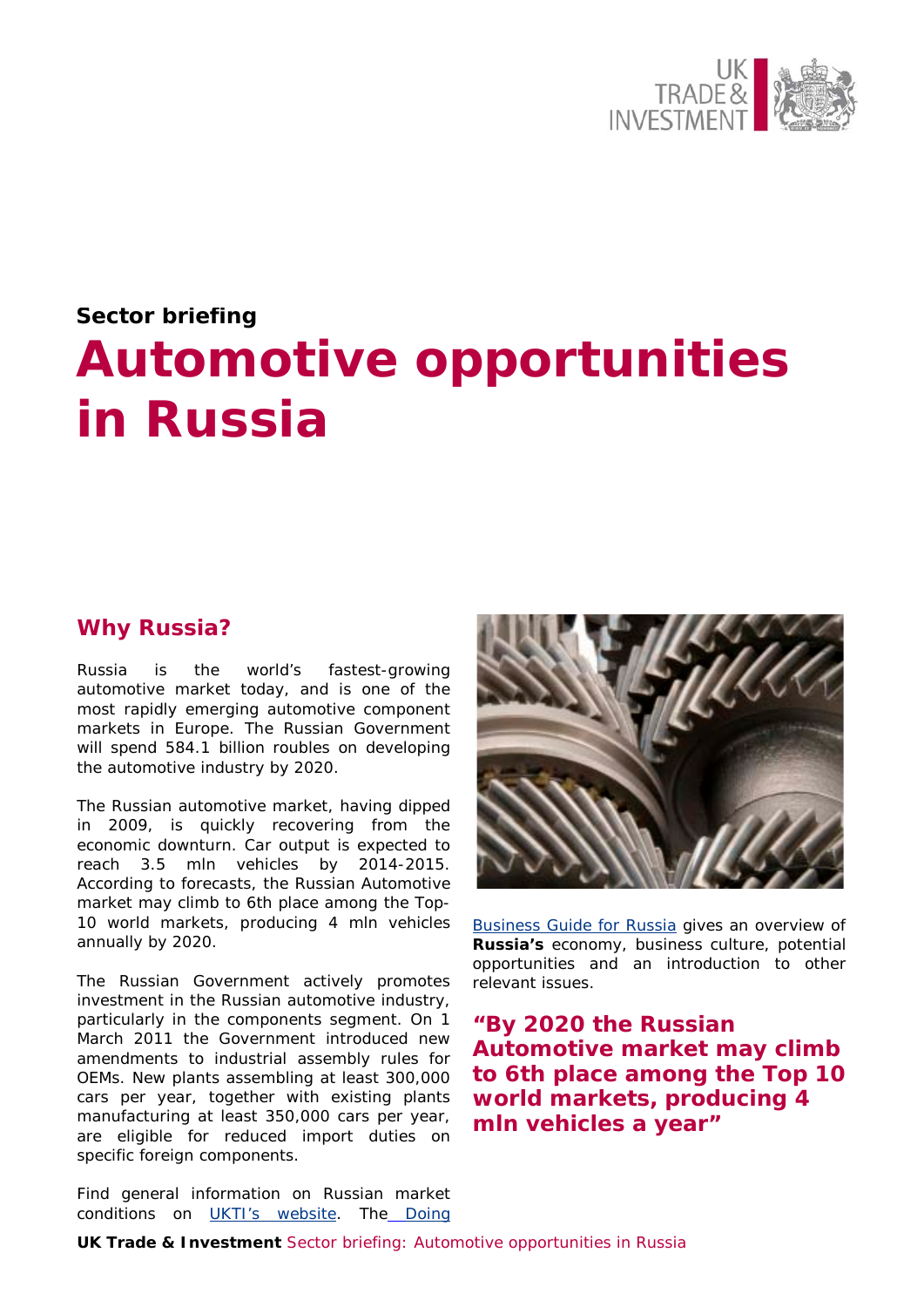## **Opportunities**

Growing demand for cars in Russia together with the import substitution effect increased the OEM's industrial assembly volumes by 73% in 2010, and by 40 % in the first quarter of 2011 (compared to the same period in 2010). Currently there are 272 local manufacturers and 46 JVs producing auto components in Russia.

Key Russian Companies include: Rostechnologies' AutoVAZ and KAMAZ; GAZ, Marussia Motors.

Key UK companies include JCB, TEREX, Ricardo, Valeo, Johnson Matthew, BorgWarner, GKN PLC, R & D Vehicle Systems Ltd, VTL Ltd.

The development of the Russian automotive industry is one of the top governmental priorities in the run up to 2020. The automotive market in Russia offers opportunities for UK automotive businesses in the following areas:

Auto-component manufactures/JVs The Russian government actively promotes a localisation policy for heavy industry, including the auto component market. Further to the creation of special economic zones and automotive clusters, the authorities have also introduced a number of legislative initiatives, offering privileges and preferences for OEMs. On 1 March 2011 new amendments to the industrial assembly regulations came into operation. To qualify for industrial assembly benefits, OEMs are required to reach production volumes of 300-350 thousand vehicles per year and a 60% localisation level within 6 years of signing the agreement. The Head of the Automotive and Agricultural Machinery Department of the Ministry of Industry and Trade stated the number of qualified auto component suppliers should reach 200 within 2 years.

Experts forecast that the Russian auto components market will grow up to \$56 billion in 2011-2012. The local automotive supply base remains underdeveloped. JVs between Russian and foreign companies are seen as the way to develop this sector in Russia. The auto components cluster development programme is estimated to be worth £800- 1000 billion over 10 years.

Russia still has a low car ownership per capita (40% of EU average) and majority of cars are older than EU average. But peoples' mobility is predicted to grow, leading to a higher demand for vehicles. Those on lower incomes often prefer a second-hand imported car to a new Russian car - 56.3% of total imported cars are less than 10 years old, 30% over 10 years old. The aftermarket is dominated by low quality grey imports from Asia, which are extremely cheap and therefore sell very well. This makes entry for UK (and other reputable) component manufacturers difficult. The Government needs to recognise and tackle the issue officially. Measures to prevent low quality and grey component imports will allow international component manufacturers to compete in this area. Serving OEMs may add to the volumes necessary for them to be able to work in Russia.

#### **Transport**

The Moscow and St Petersburg authorities have announced governmental programmes on transport park modernisation. Their key aims are to upgrade current vehicles to Euro-4 and Euro-5 emission standards, to introduce highspeed tram networks, and to introduce EVs or Hybrid public buses to operate in the city centre.

The Ministry of Trade and Industry will allocate budget funds for the next three years for truck and bus park renewal. The Ministry also plans to spend GBP73mln annually on trucks and GBP154mln on buses over three years, starting in 2012. There is a similar proposal for agricultural vehicles.

The low Carbon vehicles sector is starting to develop in Russia. Automotive manufacturers are currently researching hybrid concepts for both public and individual transport with the intention of presenting their ideas by 2012 - 2013.

The Russian company Yo-Auto has designed the first hybrid car for mass-production, intending to start serial production in spring of 2012. Yo-Auto has already started a dialogue with Gazprom on fuelling infrastructure development.

#### **Motorsport**

On 15 October 2010 the authorities of Krasnodarsky Kray, in Southern Russia signed an agreement with Formula 1 to stage a Grand Prix in Sochi from 2014 to 2020. Sochi is planned to become the centre for Russian auto

Secondary car market – spare parts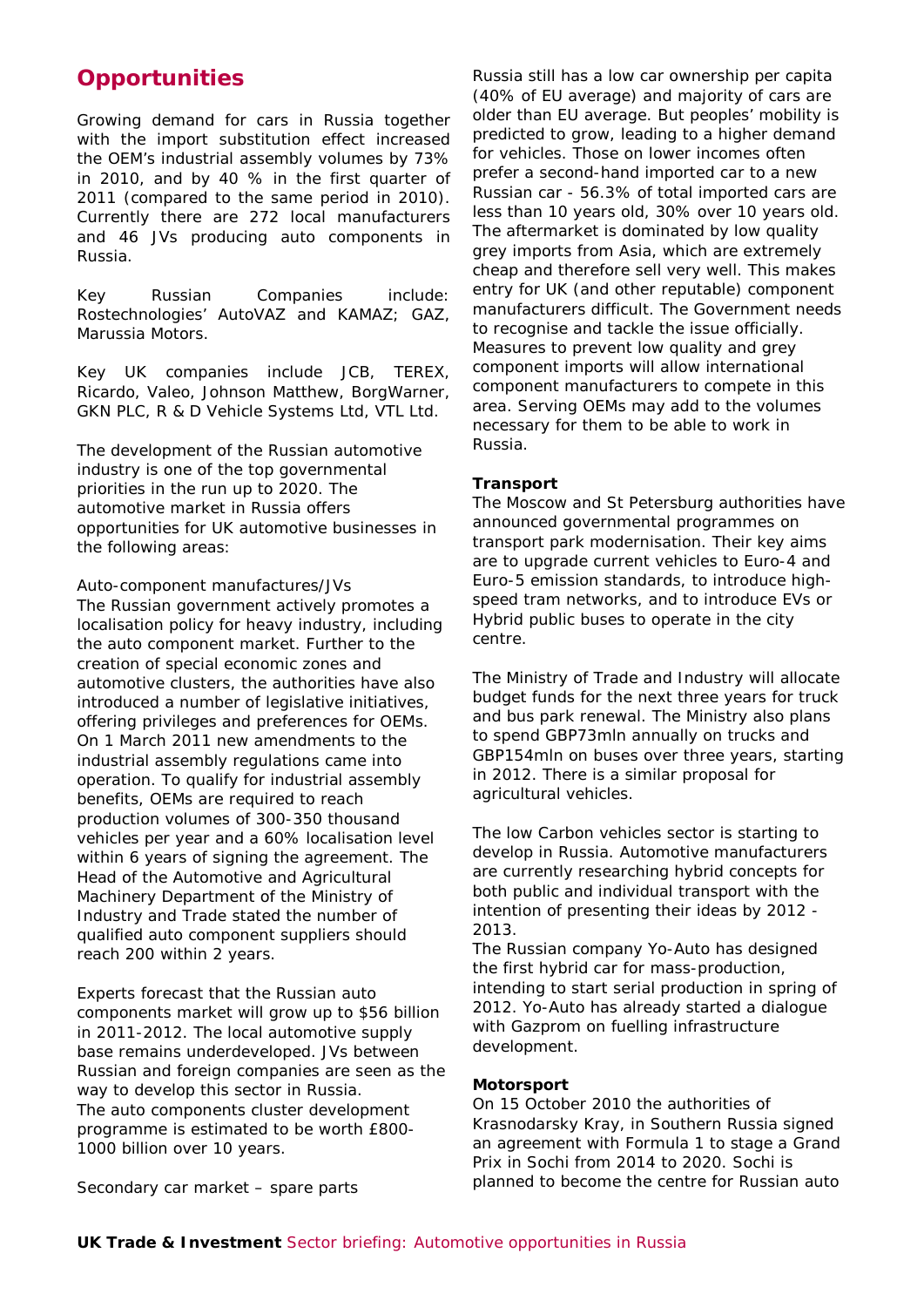sport and is seen as a great start-up for the development of a Russian racing school and infrastructure.

The Russian car company Marussia Motors (MM) purchased shares in Virgin Racing Team in 2010 and became the first Russian F1 Team. Currently MM is the only Russian Company developing high-performance cars, sport prototypes, street and hybrid sport cars. MM has production lines in Russia and plans to open factories in Belgium, UK and in Germany in 2012.

Given the novelty of the sector, Russia is currently very interested in technologies and design expertise for the development of locally branded racing and sports cars.

If you have any questions on the opportunities above, contact the UKTI contact named in this report. Business opportunities aimed specifically at UK companies are added daily to UKTI's website. These leads are sourced by our staff overseas in British Embassies, High Commissions and Consulates, across all sectors and in over 100 markets.

You can be alerted to business opportunities on a regular basis by registering on the UKTI website. [Find out more on UKTI's business](http://www.ukti.gov.uk/export/howwehelp/businessopportunityalerts.html)  [opportunities service on the UKTI website.](http://www.ukti.gov.uk/export/howwehelp/businessopportunityalerts.html)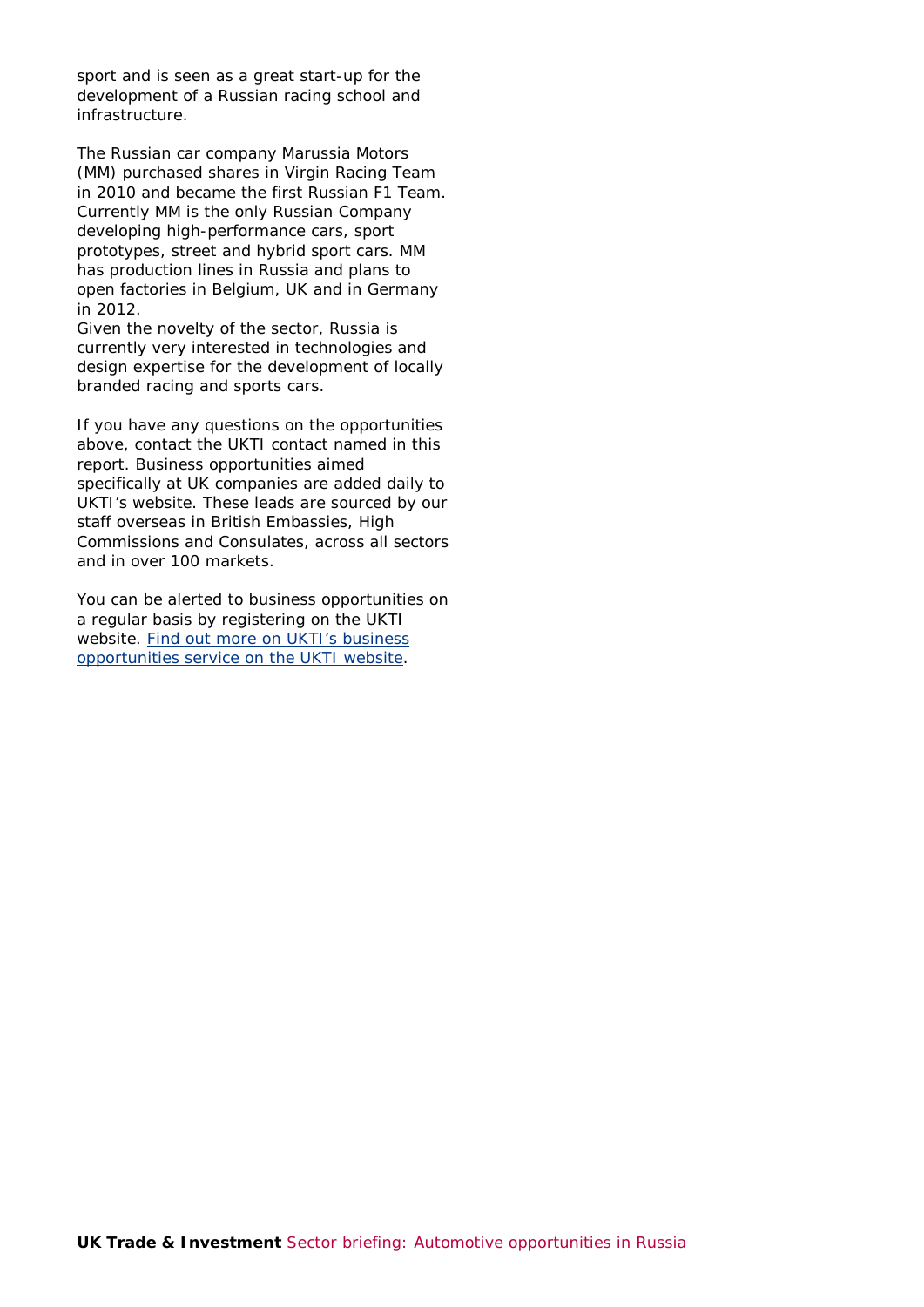# **Major events and activities**

#### **UKTI Activities:**

**Svetlana Bondarko, Lead on Automotive in Russia visits UK,** London on 02-09 July 2011 Contact: Svetlana Bondarko, UKTI Russia Email: **[Svetlana.Bondarko@fco.gov.uk](mailto:Svetlana.Bondarko@fco.gov.uk)** Time: 04 July 2011 – London 07 July 2011 – East Midlands

#### **Olga Makarchuk, Lead on Advanced Engineering in Russia, participates in Manufacturing Through Growth 2011 12- 14 July**

Contact: UKTI Event Support Team Email: [export2011@uktieventsteam.com](mailto:export2011@uktieventsteam.com) Time: 12 July – Manchester 13 July – Birmingham 14 July - London

#### **Inward mission to LCV 2011,** Rockingham Motor Speedway in Corby, Northamptonshire. Contact: Ian Lockhart, UKTI Advanced Engineering Sector Group Email: **[Ian.Lockhart@ukti.gsi.gov.uk](mailto:Ian.Lockhart@ukti.gsi.gov.uk)** Time: 7-8 September 2011

#### **Inward mission to GVC 2012 (tbc),**

Contact: Ian Lockhart, UKTI Advanced Engineering Sector Group Email: **[Ian.Lockhart@ukti.gsi.gov.uk](mailto:Ian.Lockhart@ukti.gsi.gov.uk)** Time: March 2012

#### **Advanced Engineering Russian Campaign**

Contact: Ian Lockhart, UKTI Advanced Engineering Sector Group Email: **[Ian.Lockhart@ukti.gsi.gov.uk](mailto:Ian.Lockhart@ukti.gsi.gov.uk)** Time: On-going

#### **Advanced Engineering showcase in Russia**

Contact: Ian Lockhart, UKTI Advanced Contact: Svetlana Bondarko, UKTI Russia Email: **[Svetlana.Bondarko@fco.gov.uk](mailto:Svetlana.Bondarko@fco.gov.uk)** Time: February – March 2012

#### **Other events:**

#### International Forum «**AUTOMOTIVE INDUSTRY AND AUTOCOMPONENTS MARKET IN RUSSIA**»

alongside the Moscow International Motor Show (MIMS) at the Crocus Exhibition Centre August 24-27, 2011 Moscow, Russia

#### **International Forum "AutoRetail Russia 2011**"

by AdamSmith Conferences Marriott Grand Hotel October 11 – 13 2011 Moscow, Russia

#### "**St.Petersburg International Motor Show 2011**"

Lenexpo Exhibition Centre October 20-24, 2011 St.Petersburg, Russia

#### "**Auto + Master AUTOTRANSPORT Cars, trucks and passenger. MOTO and specials. SERVICE – 2011**" KOSK "Russia" December 08 – 11, 2011 **Yekaterinburg, Russia**

#### **International Conference on investment attraction to the automotive industry**  «**AUTOINVEST 2012**»

February 15-18, 2012 St.Petersburg, Russia

#### **The 15th annual Russian Automotive Forum**

by AdamSmith Conferences March 2012 Moscow, Russia

New export events are added daily to the site and [you can register to be alerted to them](https://www.ukti.gov.uk/uktihome/register.html) on a daily, weekly or monthly basis

UKTI's Tradeshow Access Programme (TAP) provides grant support for eligible Small & Medium Sized Enterprises (SME's) to attend trade shows overseas. Find out more about [UKTI support](http://www.ukti.gov.uk/export/howwehelp/tradefairsexhibitions.html) for attendance at overseas events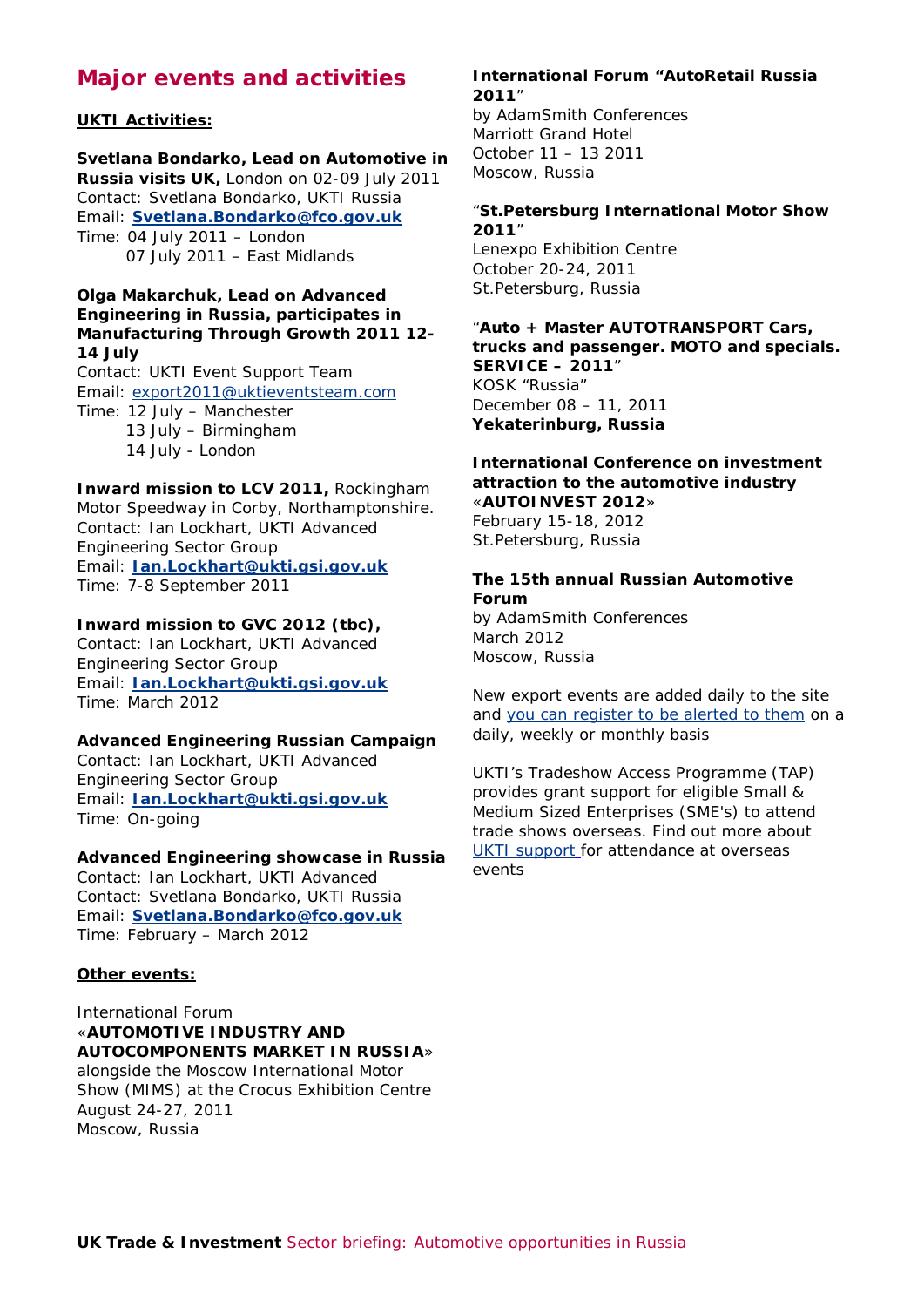# **UKTI contacts**

UKTI Russia, Engineering Team:

#### **OLGA MAKARCHUK**

Team Leader British Consulate General, St-Petersburg: Tel: 007 (812) 320 3200/23 Email: [olga.makarchuk@fco.gov.uk](mailto:olga.makarchuk@fco.gov.uk)  **www.ukti.gov.uk** 

#### **SVETLANA BONDARKO**

Senior Trade & Investment Adviser British Embassy, Moscow Tel: 007 (495) 956 7452 Email: [svetlana.bondarko@fco.gov.uk](mailto:svetlana.bondarko@fco.gov.uk)  **www.ukti.gov.uk** 

#### **ANASTASIA BADINA**

Trade & Investment Adviser British Embassy, Moscow Tel: 007 (495) 956 7389 Email: [anastasia.badina@fco.gov.uk](mailto:anastasia.badina@fco.gov.uk)  **[www.ukti.gov.uk](http://www.ukti.gov.uk/)** 

#### **ELENA PASHINA**

Trade & Investment Adviser British Embassy, Moscow Tel: 007 (495) 956 7229 Email: [elena.pashina@fco.gov.uk](mailto:elena.pashina@fco.gov.uk) www.ukti.gov.uk

#### **GALINA MOVCHAN**

Senior Trade & Investment Adviser British Consulate General, Ekaterinburg Tel: 007 (343) 379 4931; 253 5622 Email: [Galina.Movchan@fco.gov.uk](mailto:Galina.Movchan@fco.gov.uk)  www.ukti.gov.uk

#### **ALEXANDER PETROV**

Senior Trade and Investment Adviser British Consulate General, St-Petersburg Tel: 007 (812) 320 3228 Email: [olga.makarchuk@fco.gov.uk](mailto:olga.makarchuk@fco.gov.uk) www.ukti.gov.uk